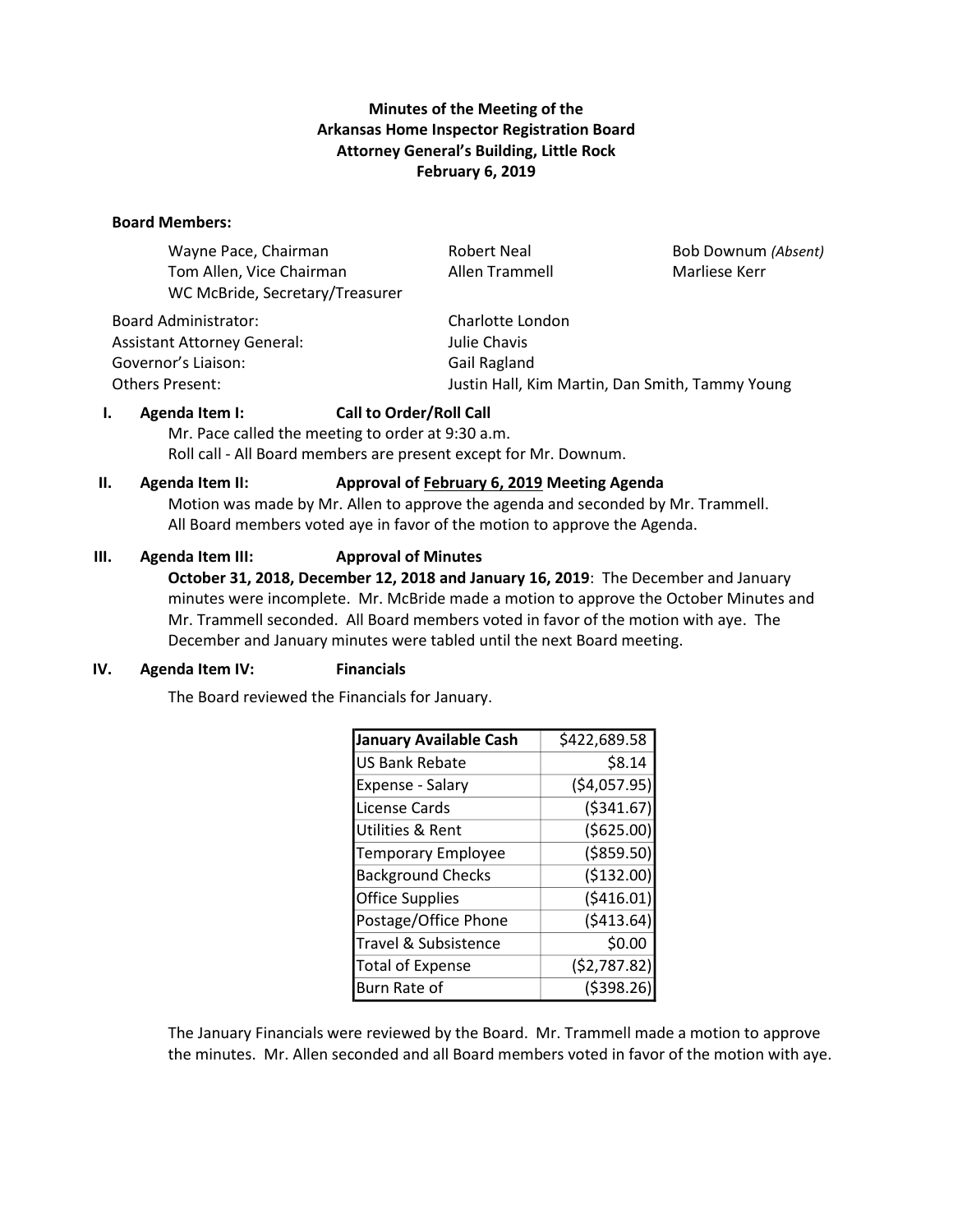# **V. Agenda Item V: Review of New Applicants / Registration Renewals**

The Board reviewed three (3) new applicants.

- 1. Nicholas Hubach
- 2. Doug Wortman
- 3. Rick L. Zink, Jr.

**Applicant #1 – Nicholas Hubach**: Mr. Neal made a motion to approve Mr. Hubach and Mr. Tramell seconded. All Board members voted aye in favor of approving the application of Mr. Hubach.

**Applicant #2 – Doug Wortman**: Mr. Neal made a motion to approve Mr. Wortman and Mr. McBride seconded. All Board members voted aye in favor of approving the application of Mr. Wortman.

**Applicant #3 – Zink**: Mr. Neal made a motion to approve Mr. Zink and Mr. Allen seconded. All Board members voted aye in favor of approving the application of Mr. Zink.

#### **2019 Registration Renewals**

- 1. **Fred Bollinger** Mr. Neal made a motion to approve Mr. Bollinger and Mr. McBride seconded. All Board members voted aye in favor of approving the renewal of the license of Mr. Bollinger.
- 2. **Billy Bramlett** Mr. Neal made a motion to approve Mr. Bramlett and Mr. Trammell seconded. Mr. Neal amended the motion to require Mr. Bramlett to pay a \$100.00 late fee. Mr. Trammell seconded and all Board members voted aye in favor of approving the renewal of the license of Mr. Bramlett contingent upon receipt of the \$100.00 late fee.
- 3. **James Luginbill** Mr. Neal made a motion to approve Mr. Luginbill and Mr. Allen seconded. All Board members voted aye in favor of approving the renewal of the license of Mr. Luginbill.

## **VI. Agenda Item VI: Justin Hall**

Mr. Hall requested to speak to the Board about a complaint against him and to request a waiver of the education requirements in order to obtain a home inspector license. He asked who the complainant was for him to be fined \$1,000.00. Mr. Neal told him that years ago, when he (Mr. Hall) was licensed as a home inspector, he allowed his license to lapse and continued to perform home inspections. Mr. Hall said that he thinks it is excessive for him to have to complete 105 CE hours in order to get his license when he knows more about homes than a lot of the current home inspectors. Mr. Neal told Mr. Hall that he still advertises as a home inspector even though the Board had asked him to remove the ads during a previous meeting. Mr. Hall had agreed to remove the ads during that meeting. Mr. Neal asked him to submit documentation about his CE and other education requirements. Ms. Chavis told Mr. Hall that he has the burden of proof to show the Board documentation of the education that he says will qualify him as a home inspector. She explained to him about having a checklist of documentation that he needs to submit to the Board. Mr. Hall then exited the meeting.

## **BREAK –10:39 – 10:49**

## **VII. Agenda Item VI: Status of Complaints**

- **1. OLD COMPLAINTS**
	- a. **Richard Kaegi vs Tim Hennelly, HI-1179** *(August, 2017) Notification to HI mailed 9/19/2017, Response from HI received by email dated 9/26/2017.* Mr. Neal Recommended dismissal of this complaint.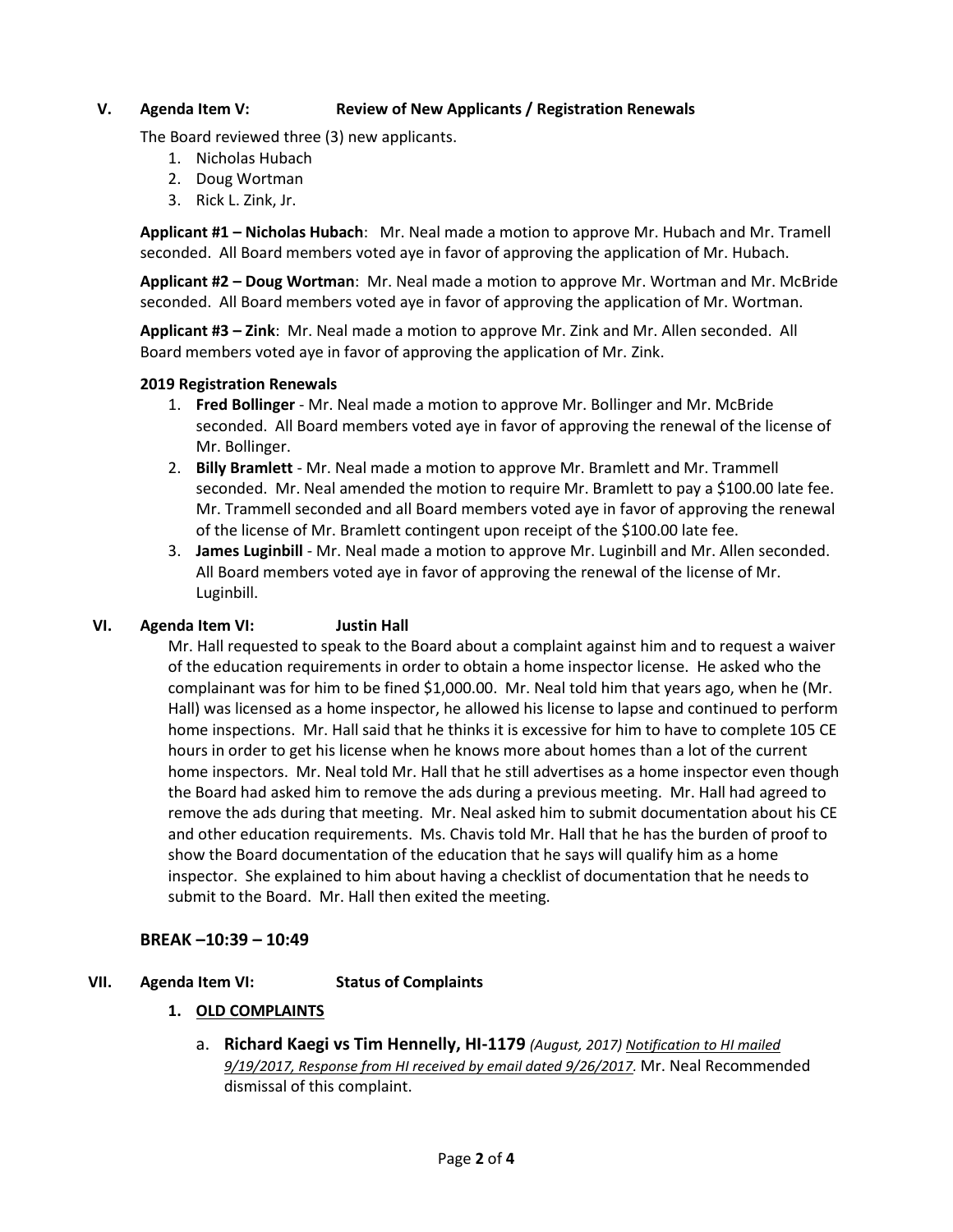- b. **Isaiah Thompson vs Clint Ledbetter, HI-1863** *(March 2018) Notification to Mr. Ledbetter mailed 3/20/2018. Response from Mr. Ledbetter received 3/27/2018.* Mr. McBride recommended dismissal of this complaint
- c. **Stephen M. Ligon vs Phil Biggers, HI-1670** *(May 2018) Notification to Mr. Biggers mailed May 23, 2018. Response from Mr. Biggers received by email on June 5, 2018.* Mr. McBride said that his findings were that the home inspector was wrong and should be issued a Consent Agreement because of fraudulent information in the home inspection report. Mr. McBride made a motion that a Consent Agreement be issued to the home inspector requiring him to have additional training. Mr. Allen seconded and all Board members voted aye in favor of the motion.
- d. **Thomas Meyers vs Lee Fesmire, HI-1752** *(June 2018) Notification mailed to Mr. Fesmire on June 25, 2018*. *Certified Letter was received on 6/27/2018. Response from Mr. Fesmire received on July 12, 2018.*

Mr. Neal made a motion to levy a \$500.00 Civil Penalty fine against Mr. Fesmire due to deficiencies in his home inspection report. Mr. Allen seconded and all Board members voted aye in favor of the motion. Mr. McBride made a motion to have a Consent Agreement sent to Mr. Fesmire. Mr. Neal seconded and all Board members voted aye in favor of the motion.

- e. **Addie Holmes vs David Miller, HI-1726** *(June 2018) Notification mailed to Mr. Miller on June 25, 2018*. *Response from Mr. Miller received 7/2/2018.* Mr. Pace is reviewing this complaint.
- f. **Steven & Tammy Lea vs Monty Freel, HI-1341** *(July 2018)* Mr. Neal made a motion that this complaint be dismissed. Mr. Trammell seconded and all Board members voted aye in favor of dismissing the complaint.
- g. **Kim Martin vs Sean Ryan, HI-1664** *(July 2018) Notification mailed to Mr. Ryan on November 2, 2018.*

Due to Mr. Ryan's lack of response to any of the complaints, Mr. Allen made a motion to levy a fine of \$1,000.00 and a Consent Agreement that he will no longer work as a home inspector in Arkansas. Mr. Neal seconded and all Board members voted aye in favor of the motion.

- h. **Cameron Beckett vs Sean Ryan, HI-1664** *(August 2018) Notification mailed to Mr. Ryan on November 2, 2018.* Mr. Allen made a motion to levy a fine of \$250.00 for failure to follow the Standards of Practice for Arkansas and agree that he will no longer work as a home inspector in Arkansas. Mr. Neal seconded and all Board members voted aye in favor of the motion.
- i. **Tammy Young vs Sean Ryan, HI-1664 -** Mr. Allen made a motion to levy a maximum fine of \$1,000.00 for incompetence, gross negligence and failure to follow the Standards of Practice for Arkansas and agree that he will no longer work as a home inspector in Arkansas. Mr. Neal seconded and all Board members voted aye in favor of the motion.
- j. **Logan & Shelby Drake vs Tim Cooper, HI-1852** *(August 2018) Notification mailed to Mr. Cooper on November 2, 2018.*
- k. **Earlene Horton vs Daniel Broughton, HI-1076**  *(November 2018) Notification sent by Certified Mail & regular mail on 1/23/2019*. *Certified Letter was received by Mr. Broughton on 1/25/2019.*